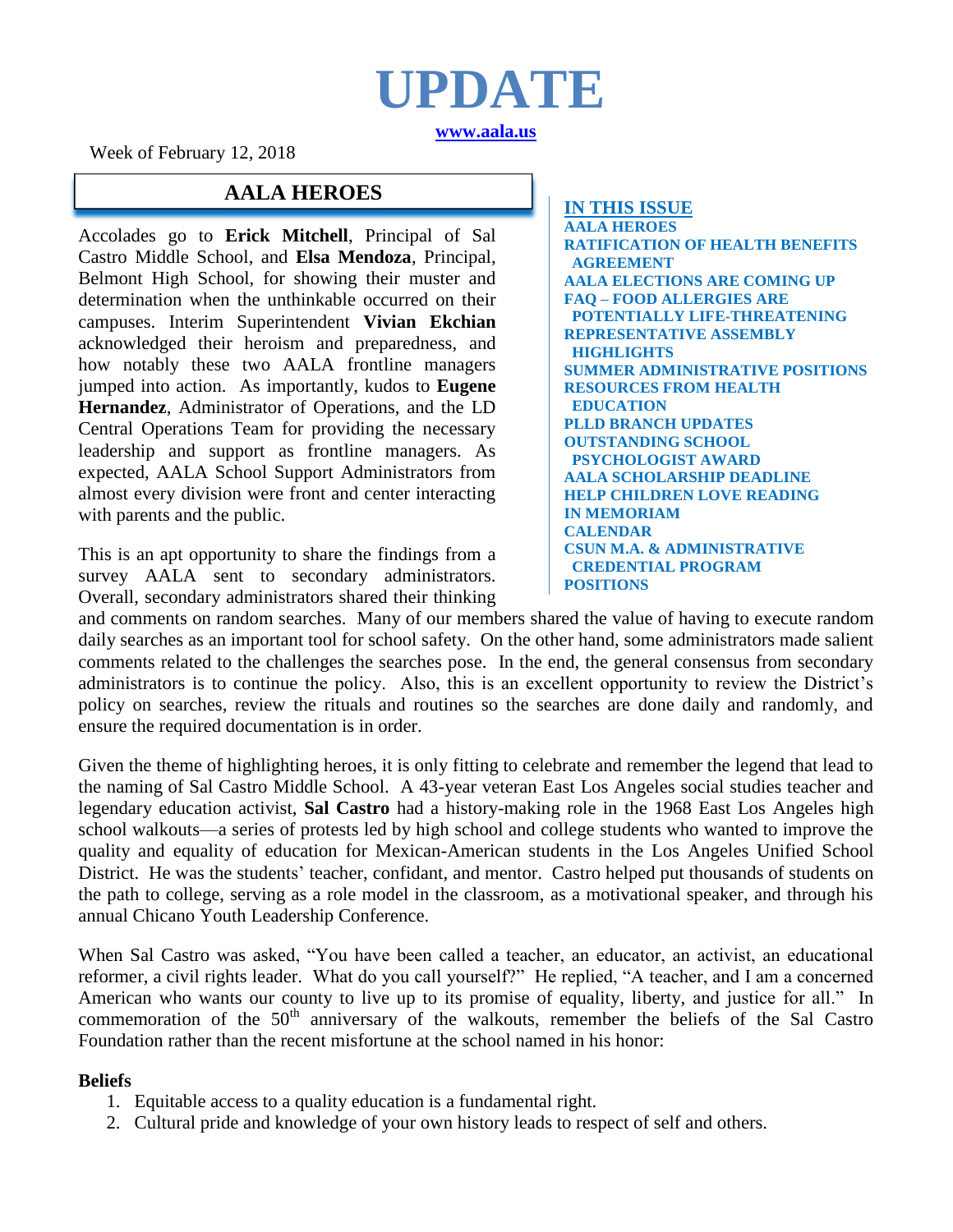### *HEROES (Cont.)*

- 3. Education is the great equalizer.
- 4. Education transforms the quality of life for an entire family and community.
- 5. Education carries with it the responsibility to serve the community.

### **RATIFICATION OF HEALTH BENEFITS AGREEMENT**

As you are aware, the eight LAUSD employee bargaining units reached a three-year tentative agreement (TA) with the District on healthcare benefits. To view the entire agreement, please follow this link: [http://www.aala.us/docs/2018/02/Healthcare-TA.pdf;](http://www.aala.us/docs/2018/02/Healthcare-TA.pdf) however, the key components of the TA are:

- $\div$  A 3-year healthcare agreement for eligible employees and retirees
- Preservation of all current healthcare plans, at no additional cost to members
- No two-tier system with lower benefits for new employees
- A guaranteed reserve to help pay for cost increases beyond 2020

It is now necessary for the members of each union to ratify the TA. All of the labor partners have joined together to urge their members to accept the TA. Active AALA members will be asked to cast their vote for the TA via Survey Monkey between February 14 – February 23, in conjunction with the election for AALA officers (see following article).

### **AALA ELECTIONS ARE COMING UP!**

It's that time of the year when new AALA Executive Board officers for the three-year term beginning July 1, 2018 – June 30, 2021 are elected. At the Representative Assembly meeting on February 1, 2018, **Kevin Kilpatrick**, President Pro-Tem, announced the names of self-nominated candidates and asked for nominations from the floor. The candidates are:

| Dr. Joe Salvemini, Principal, Carlson Home & Hospital School                                                                                                           |
|------------------------------------------------------------------------------------------------------------------------------------------------------------------------|
| <b>Candace Lee, Principal, West Valley Occupational Center (inc.)</b>                                                                                                  |
| Nery Paiz, Principal, Toland Way Elementary School (inc.)                                                                                                              |
| Dr. Rafael Gaeta, Principal, Panorama High School (inc.)                                                                                                               |
| Dr. Delia Estrada, Coordinator, Professional Learning and                                                                                                              |
| Dr. Victor Gonzalez, Coordinator, Beyond the Bell Branch (inc.)                                                                                                        |
| <b>Steven Johnson</b> , Area Facilities Services Director, M&O (inc.)                                                                                                  |
| <b>Stacy Barnett, Director of IT, Infrastructure Project Manager,</b><br>Communications System Branch, ITD (inc.)<br>Ed Polanco, Complex Project Manager, M&O, Area C1 |
|                                                                                                                                                                        |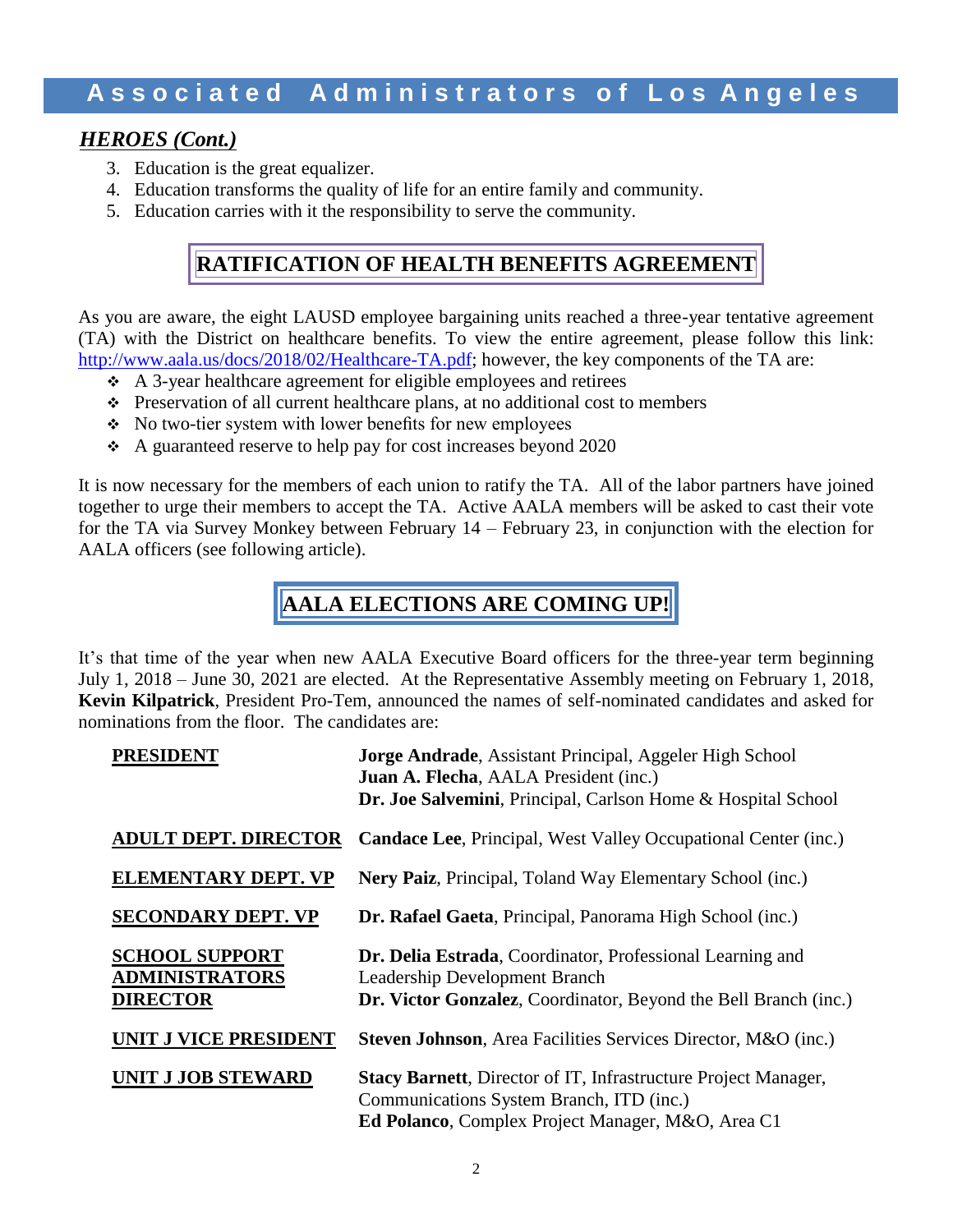# *ELECTIONS (Cont.)*

**UNIT J JOB STEWARD Laura Ramirez**, Technical Project Manager, PMO, ITD (inc.) **Aldred Sixtos**, Truck Operations Manager, MMB, Truck Operations Branch

Key dates for the election are below.

| Wednesday, February 14, 2018                         | Electronic distribution of ballots and candidates' statements to<br>active AALA members |
|------------------------------------------------------|-----------------------------------------------------------------------------------------|
| Wednesday, February 14 -<br>Friday February 23, 2018 | <b>Online voting via Survey Monkey</b>                                                  |
| Tuesday, March 6, 2018                               | Electronic distribution of run-off ballots, if necessary                                |
| Tuesday, March $6-$<br>Thursday, March 15, 2018      | <b>Online voting via Survey Monkey</b>                                                  |
| Thursday, April 19, 2018                             | Results announced at Representative Assembly meeting                                    |

### **HEALTH BENEFITS FAQ** *FOOD ALLERGIES ARE POTENTIALLY LIFE-THREATENING*

#### **How prevalent are food allergies?**

An estimated 15 million Americans suffer from food allergies, including one in 13 children who are under 18 years of age. According to the Centers for Disease Control and Prevention, food allergies among children increased approximately 50% between 1997 and 2011.

#### **What is the difference between having a food allergy and being intolerant of certain foods?**

A food allergy triggers an abnormal reaction of the body's immune system to a particular food. Food intolerance does not involve the immune system but rather the inability of the digestive system to break down the food. The chart below shows differences in reactions and symptoms:

| Food Allergy                  | <b>Possible Shared Reactions</b> | <b>Food Intolerance</b>         |
|-------------------------------|----------------------------------|---------------------------------|
| • Triggers an abnormal        | • Diarrhea, vomiting,            | • Does not involve the immune   |
| reaction in the immune        | nausea                           | system                          |
| system                        |                                  | • Delayed reaction (12 - 24     |
| • Immediate allergic reaction |                                  | $hrs.$ )                        |
| • Rash, hives, itching        |                                  | • Gas, cramps, bloating         |
| • Swelling of lips, tongue,   |                                  | • Heartburn                     |
| throat, or other parts of the |                                  | • Headaches                     |
| body                          |                                  | • Irritability                  |
| • Lightheadedness, confusion, |                                  | • May occur occasionally        |
| dizziness, or fainting        |                                  | • Amount of ingestion varies by |
| • Difficulty breathing        |                                  | individual                      |
| • Occurs whenever food is     |                                  | • Caused by lack of an enzyme   |
| eaten, even the tiniest       |                                  |                                 |
| amount                        |                                  |                                 |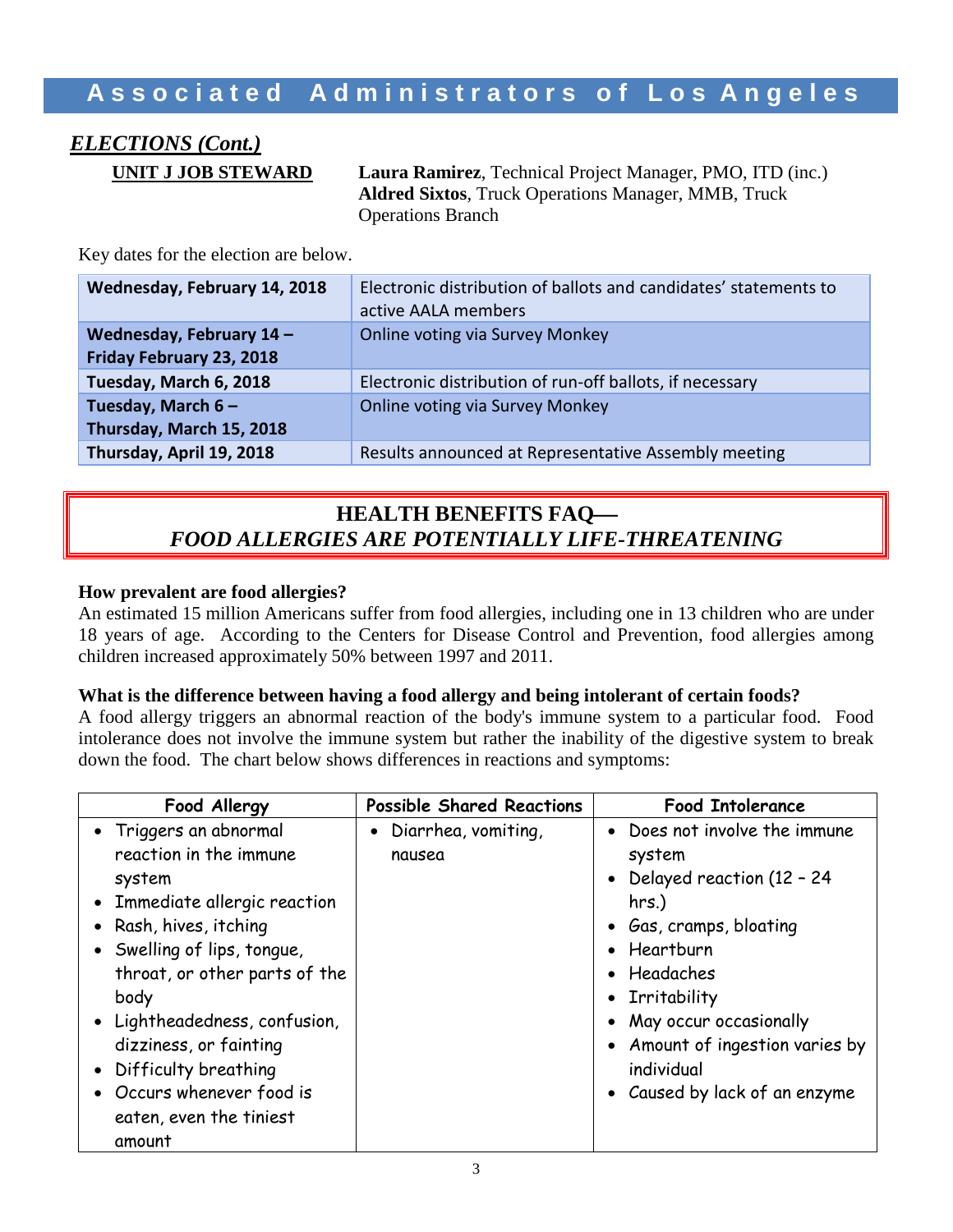### *FAQ (Cont.)*

### **What foods might trigger an allergic reaction?**

In adults, the most severe allergic reactions are usually caused by fish, shellfish, peanuts, and tree nuts, such as walnuts. Problem foods for children can include eggs, milk, peanuts, tree nuts, soy, and wheat. If you have a severe reaction to a food, contact your doctor immediately.

#### **What happens when an allergic reaction becomes life-threatening?**

Allergic reactions may range from mild to severe—the most severe triggering a reaction called [anaphylaxis.](http://www.foodallergy.org/anaphylaxis) Anaphylaxis may begin with flushed skin or hives that can develop into breathing difficulties and shock. Anaphylaxis requires immediate attention with an autoinjector containing epinephrine, an adrenaline, and/or a visit to the emergency room.

#### **Is there a cure for a food allergy?**

There is no cure for a food allergy. Therefore, strict avoidance is the only way to prevent a reaction. Reading food labels and having a plan worked out with your doctor for unintentional exposure are critical. Avoidance is also effective for food intolerance, but total elimination of certain foods may not be necessary, as remedies may be available, such as lactose-free milk.

#### **My stomach feels queasy when I drink milk. Is this an allergy or intolerance?**

You may be lactose intolerant. Lactose, a sugar in milk products, is one common substance that can cause intolerance. Other substances that may cause intolerance include food additives*,* such as flavor enhancers (MSG), food dyes, or food preservatives (sulfites), and gluten, a protein found in wheat and other grains that causes celiac disease, a chronic digestive condition.

For additional information, visit: [http://www.aaaai.org/conditions-and-treatments/allergies/food-allergies.](http://www.aaaai.org/conditions-and-treatments/allergies/food-allergies)

## **REPRESENTATIVE ASSEMBLY HIGHLIGHTS**

*Following is a summary of the February 1, 2018, AALA Representative Assembly meeting, the third of four meetings of the 2017-2018 school year. Complete agendas and minutes are posted on the AALA website.*

#### **Friends of AALA**

**Juan Flecha**, AALA President, reviewed the goal of Friends of AALA this year, which is to award at least 25 student scholarships of \$2,000 each. The deadline for scholarship applications and community awards nominations is February 23, 2018. The annual Scholarship and Community Awards Banquet will be May 24, 2018, at the Millennium Biltmore Hotel. (See #8 below for information on AALA Angels.)

### **President's Report**

- 1. **AALA membership numbers**: Non-school, 785; school-based, 1,739; classified, 326; total, 2,850.
- 2. **Health Benefits Negotiations:** The eight LAUSD unions negotiated a tentative three-year agreement with the District that maintains healthcare benefits at the current level. This was a big win for all of us. A compromise was reached to maintain the reserves in 2020 at the \$100 million level. These are funds saved by the Health Benefits Committee through excellent negotiations with healthcare providers and effective stewardship of the program. Ratification will take place in February.
- 3. **Emergency Motion**: It was moved and seconded that the AALA Representative Assembly strongly recommend that the health benefits package be ratified by the membership at large. **Motion Passed Unanimously**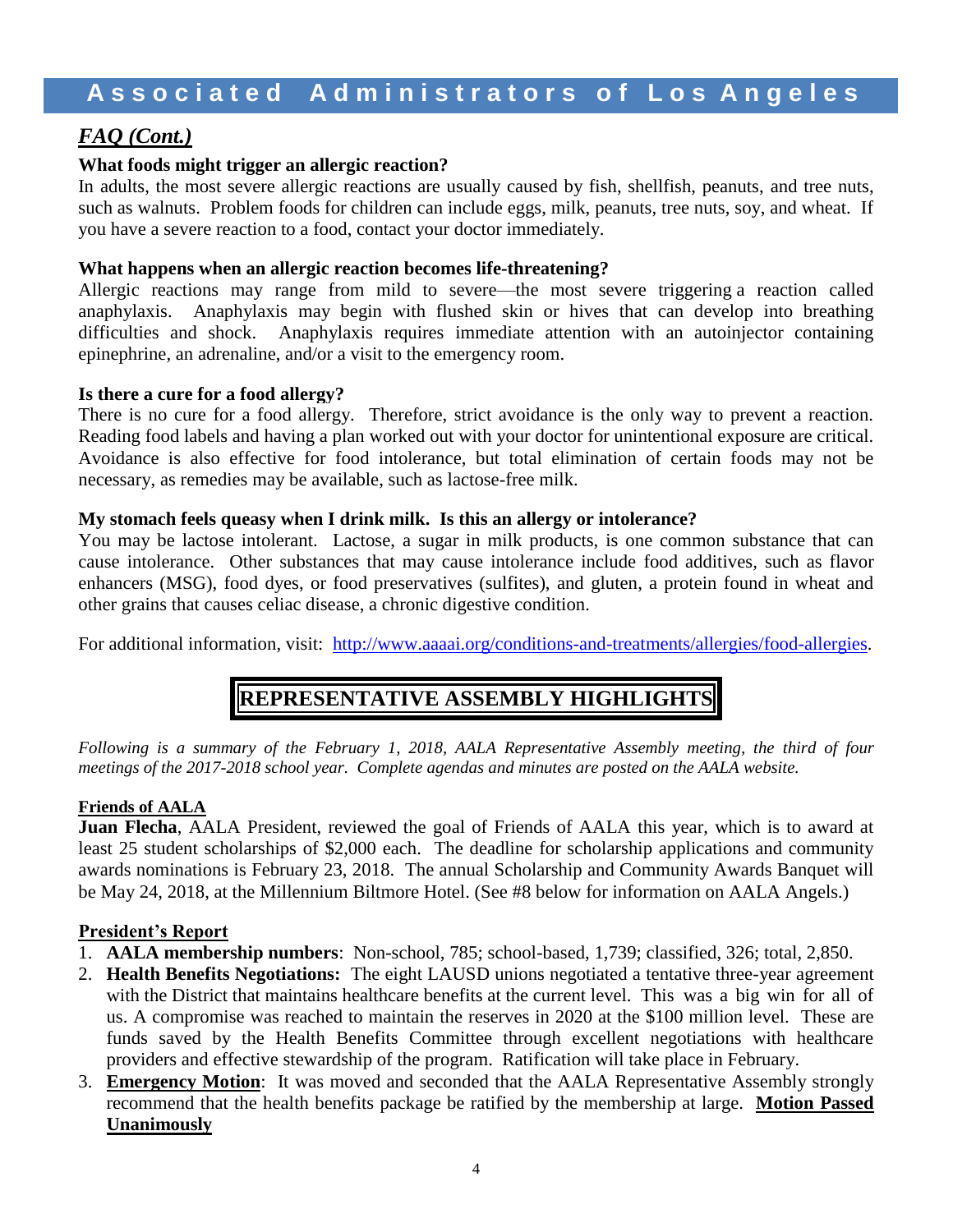### *REPRESENTATIVE ASSEMBLY (Cont.)*

- 4. **AALA Certificated Negotiations:** Negotiations began in October 2017. The bargaining team has reached agreement with the District on several contract issues, has countered some District proposals, and is presenting others. Agreement on salary has not yet been reached.
- 5. **March 15 Letters 2018:** Nonpermanent administrators will receive them this year.
- 6. **Agency Fee Status:** The Supreme Court will hear *Janus v. American Federation of State, County, and Municipal Employees* in May. If upheld, it is expected that the union's agency fee will be eliminated and those employees will have to sign up as active members. The potential loss of membership could result in a loss of operating funds.
- 7. **AALA PAC:** The PAC Steering Committee will interview candidates for State Superintendent of Public Instruction and Governor to decide on potential donations and endorsements. The PAC Council will make the final decisions. The election is November 6, 2018.
- 8. **Calling All Angels Update:** More than 170 active members have become AALA Angels and are donating \$5 per month (or more) via salary deduction; tonight five more joined. Our goal is 300 Angels. All funds are used for student scholarships.
- 9. The mileage form has been revised because the IRS announced a one-cent increase, effective January 1, 2018, from .535 to .545 per mile.

#### **AALA Elections 2018**

Self-nominated candidates were announced and nominations were accepted from the floor for the offices of AALA President, Adult Director, Elementary Vice President, Secondary Vice President, School Support Administrators Director, Unit J Vice President, and Unit J Job Stewards. (See page 2 for the list of nominees.) The election will take place via Survey Monkey between February 14 and February 23, 2018.

#### **Old Business**

AALA Administrators of the Year previously required a one-page essay; the form will be simplified this year.

#### **Department Reports**

AALA departments shared recommendations and asked specific questions. Responses are attached to the meeting minutes.

The fourth and last Representative Assembly Meeting of the school year will be held on April 19, 2018.

### **APPLICATION PERIOD NOW OPEN FOR SUMMER ADMINISTRATIVE POSITIONS**

- *SUMMER ADMINISTRATOR, ES/MS ELOS Program* (June 18-July 13, 2018), see [MEM-](https://drive.google.com/file/d/0B5UnaJtmNwkJOGFXMXVHV0FNdFE/view)[045785.0.](https://drive.google.com/file/d/0B5UnaJtmNwkJOGFXMXVHV0FNdFE/view) Application window is Monday, February 5 – Friday, March 2, 2018. Administrators may apply by going to [https://summer.lausd.net.](https://summer.lausd.net/) For additional position information, click [HERE.](http://btb.lausd.net/Information/E-Library/Summer-School) For other information, contact **Nancy Robinson**, Intervention Administrator, at 213.241.7900.
- **SUMMER ADMINISTRATOR, High School Summer Term** (June 18-July 20, 2018), see **[MEM-](https://drive.google.com/file/d/0B5UnaJtmNwkJOGQ2U2M0eFVtSHc/view)**[045787.0.](https://drive.google.com/file/d/0B5UnaJtmNwkJOGQ2U2M0eFVtSHc/view) Application window is Monday, February 5 – Friday, March 2, 2018. Administrators may apply by going to [https://summer.lausd.net.](https://summer.lausd.net/) For additional position information, click [HERE.](http://btb.lausd.net/Information/E-Library/Summer-School) For other information, contact **Betsy Castillo**, Intervention Administrator, at 213.241.7900.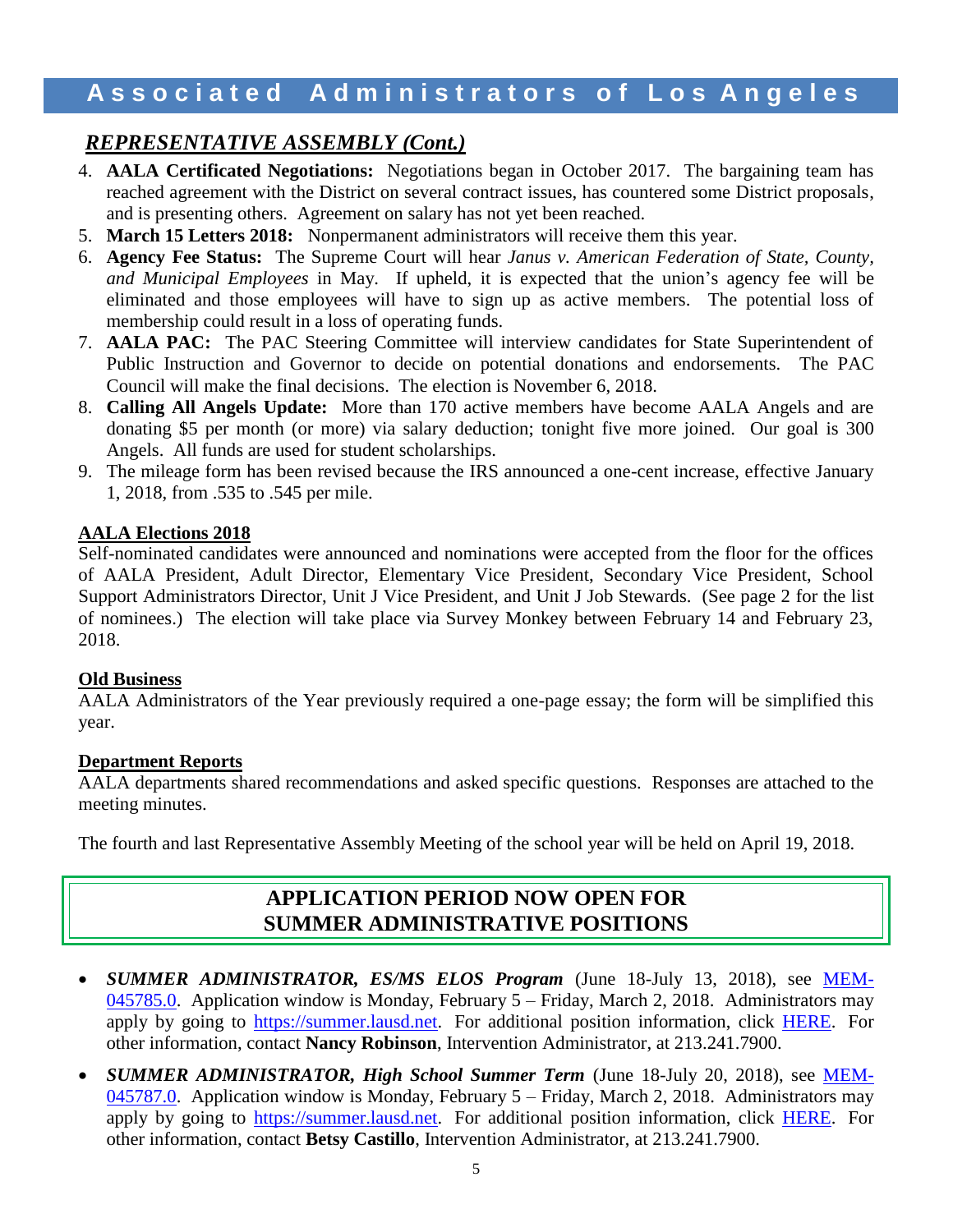### **A s s o c i a t e d A d m i n i s t r a t o r s o f L o s A n g e l e s**

### **RESOURCES AVAILABLE FROM HEALTH EDUCATION PROGRAMS**

Since the incident last week at Sal Castro Middle School, the Health Education Programs office has had several inquiries regarding resources that might be available to school administrators. The District is partners with the Sandy Hook Promise Foundation, which offers free assemblies and classroom presentations for middle and high schools on creating a culture of inclusion. The *Start with Hello* presentation teaches students specific strategies to reach out to those who might feel social isolation. For more information about the program, please click [HERE.](https://www.sandyhookpromise.org/startwithhelloweek) Interested administrators may contact **Dr. Lori Vollandt**, Director of Health Education Programs, at [lori.vollandt@lausd.net,](mailto:lori.vollandt@lausd.net) or you may book presentations directly by contacting **Glenetta Pope**, Los Angeles Sandy Hook Promise Foundation Coordinator, at **glenetta.pope@sandyhookpromise.org.** 

### **PROFESSIONAL LEARNING AND LEADERSHIP DEVELOPMENT BRANCH**

#### **Final Reminder: Conduct EDS Observations**

The deadline to complete the Educator Development and Support: Teachers (EDST) formal observation and the Educator Development and Support: Non-Classroom Teachers (EDSNCT) observation of practice is **February 16, 2018.** The postobservation conference should then be completed ten working days after the observation (by March 5, 2018). The growth plan visit (both EDST and EDSNCT) must be completed by **March 16, 2018**.

In preparation for completing the EDST and EDSNCT observations, click [here](https://achieve.lausd.net/cms/lib/CA01000043/Centricity/Domain/433/EDS%20Observations%20Administrator%20Handbook.pdf) to view a handbook with key information and guidance. For additional support, please contact your [Teaching and](http://achieve.lausd.net/cms/lib08/CA01000043/Centricity/Domain/433/TLC%20Contact%20List.pdf) Learning [Coordinator](http://achieve.lausd.net/cms/lib08/CA01000043/Centricity/Domain/433/TLC%20Contact%20List.pdf) or **Jolene Chavira** at 213.241.3444 or [plld@lausd.net.](mailto:plld@lausd.net) Please review Staff Relations' Academic Year Checklist for additional deadlines, such as the affirmative decision process for probationary teachers and the midyear warning for a possible below standard rating.

#### **2017-2018 EDST Stakeholder Feedback Survey Now Available**

The 2017-2018 Stakeholder Feedback Survey is now open and available online for students in grades 3-12 through March 2. The survey is designed to provide student feedback to teachers on key aspects of the classroom environment that are highly correlated with student learning outcomes. While the survey is intended to be part of the Educator Development and Support: Teachers (EDST) process, all rostercarrying teachers at school sites (grades three and above) have access to the survey.

Though the survey is optional, teachers are encouraged to participate in this effort. Please communicate to your teachers the value of student feedback. As in previous years, teacher survey results are confidential and are not to be included in the evaluation process.

2017-2018 EDST Stakeholder Feedback Survey administration details:

- Teachers of grades 3-12 may administer the online survey to their students between February 1 and March 2, 2018.
- Individual results reports will be distributed to teachers April 2018. Results are confidential and not to be used for evaluation purposes.
- Students and employees can access the survey site using the following link: [https://survey.lausd.net.](https://survey.lausd.net/) For employees interested in accessing survey resources and monitoring survey progress while not at a District facility, please use this link: [https://myapps.lausd.net/surveyadmin.](https://myapps.lausd.net/surveyadmin)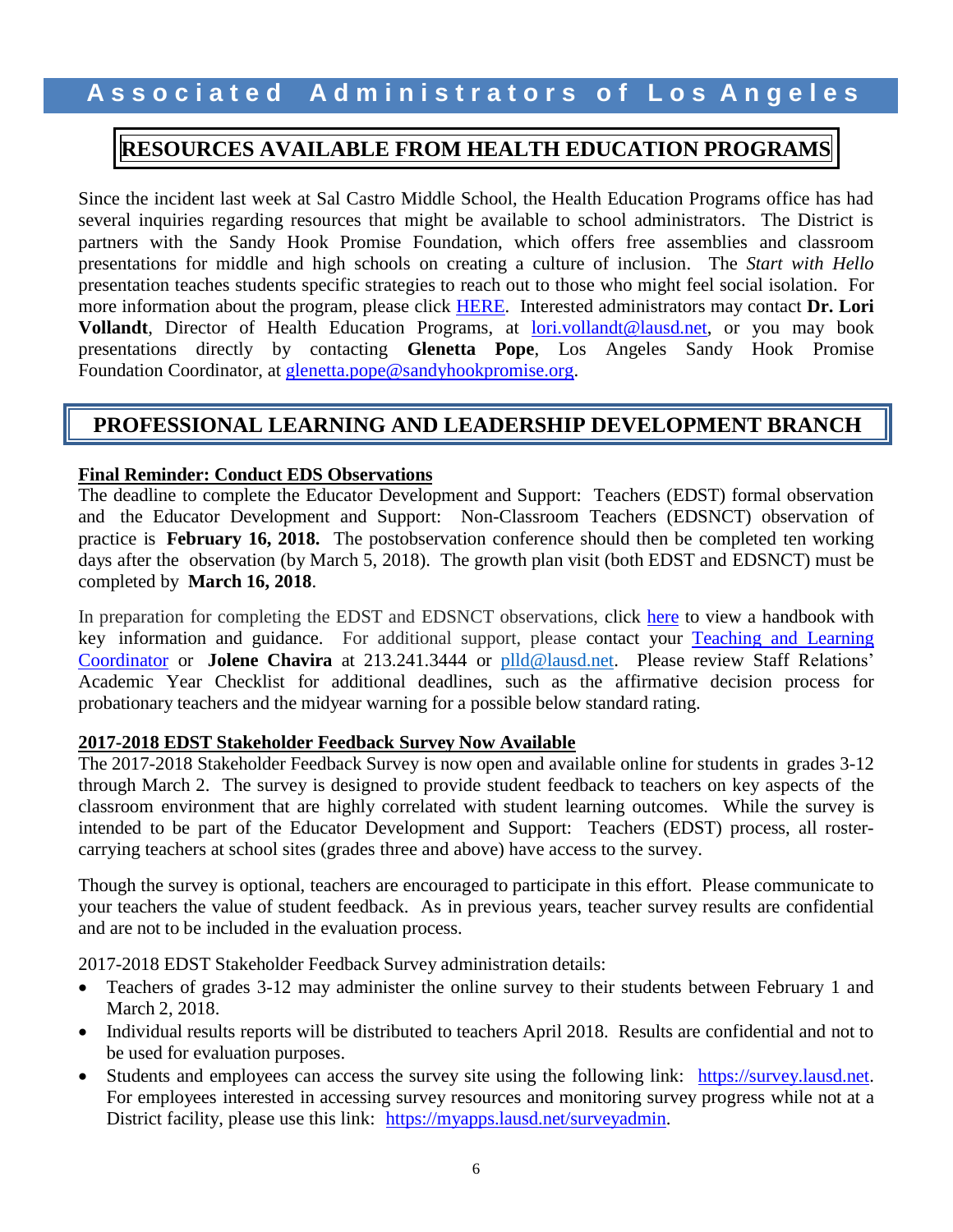### *PLLD (Cont.)*

For more information, please contact your Teaching and Learning [Coordinator](http://achieve.lausd.net/cms/lib08/CA01000043/Centricity/Domain/433/TLC%20Contact%20List.pdf) or Professional Learning and Leadership Development Branch at 213.241.3444.

### **CPAPE Preparation Sessions**

The Professional Learning and Leadership Development (PLLD) Branch is recruiting participants for the District's *California Professional Administrative Credential Examination* (CPACE) preparation sessions. Might you know of any potential future administrators currently assigned to out-of-classroom positions who hold a master's degree and have demonstrated successful public school district service (teaching, counselor, coordinator, etc.) whom you would like to recommend to participate? Please share the flyer (click [HERE](http://www.aala.us/docs/2018/02/CPACE-PD-OPP-SPRING-2018.pdf)) with them and reach out to **Dr. Marco Nava** at [mnava@lausd.net](mailto:mnava@lausd.net) with any questions.

### **OUTSTANDING SCHOOL PSYCHOLOGIST AWARD**

*AALA thanks Dr. Mary Barry, School Psychologist, for providing this information.*

The Los Angeles Association of School Psychologists (LAASP) invites administrators to nominate outstanding school psychologists for recognition for their outstanding service and/or contributions to students, parents, and school staff. Administrators may nominate an individual with whom they have worked at their sites or in the Psychological Services Division. For more information and the nomination form, click [HERE.](http://www.aala.us/docs/2018/02/OSP-Nomination-Form-2017-2018-1.docx) The deadline for nominations is Tuesday, March 13, 2018.

### **DEADLINE RAPIDLY APPROACHING FOR AALA SCHOLARSHIP APPLICATIONS AND COMMUNITY AWARD NOMINATIONS**

**Friday, February 23, 2018**, is the deadline for LAUSD students to submit their scholarship applications and for administrators to submit their nomination forms for outstanding community volunteers. Don't let your students miss out on this scholarship opportunity, publicize it now in your schools, and don't you miss out on this opportunity to nominate a deserving community volunteer for recognition, nomination form available on the website. Should you have questions about either program, contact **Gema Pivaral** in the AALA office at 213.484.2226 or [gpivaral@aala.us.](mailto:gpivaral@aala.us)

## **Volunteer to Help Children Love Reading!**

#### Join LA's BEST After School Enrichment Program & AARP Foundation Experience Corps to change a child's life!

Volunteers 50+ years of age will be trained to work with kinder to third grade students in small groups to tutor them in reading during the after school hours.

To RSVP and get more information, please contact: Christine Posadas · LA's BEST AARP Coordinator 213.745.1900 x 52961 · christinep@lasbest.lausd.net

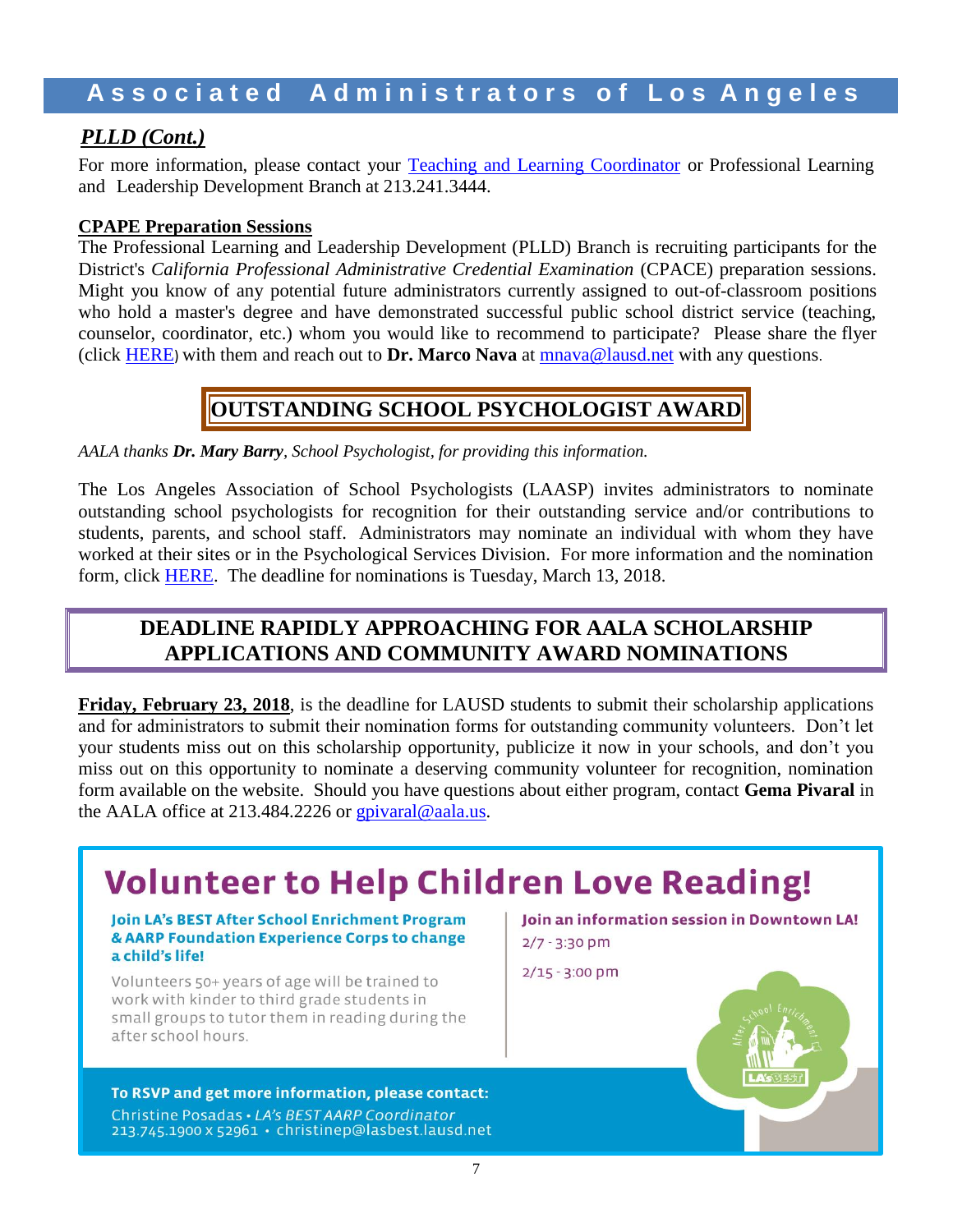**IN MEMORIAM**

**ALICE D. BOWENS―**Former coordinator in the Professional Development Branch and specialist in the Policy Implementation and Evaluation Unit. Ms. Bowens retired from the District on July 30, 2000, and passed away earlier this week. We will provide more information as it becomes available.

**DR. HARRY TALBOT―**Current administrative coordinator at Beyond the Bell Branch, former coordinator in Specially Funded Programs, and specialist in the Division of Special Education. Dr. Talbot passed away on Tuesday, January 30, 2018. Visitation will be held 4:00 p.m. – 8:00 p.m., Friday, February 9, 2018, at Lorenzen Angeleno Mortuary, 18558 Sherman Way, Reseda. A memorial service will take place on Saturday, February 10, 2018, at 9:00 a.m. at First Presbyterian Church, 4963 Balboa Blvd., Encino, followed by a reception at the church. Burial is February 10, 11:30 a.m., Oakwood Memorial Park, 22601 Lassen St., Chatsworth. In lieu of flowers, donations may be made to Fisher House, [https://donate.fisherhouse.org;](https://donate.fisherhouse.org/) Air Force Flight Test Center Museum, [http://afftcmuseum.org;](http://afftcmuseum.org/) or CyberPatriot, http://bit.ly/2sbFe7R.

## **SAVE THE DATES**

- ACSA Region XVI is hosting its Spring Social on Thursday, March 8, 2018, 5:00 p.m. 8:00 p.m., at the San Antonio Winery, 737 Lamar St., Los Angeles. ACSA members and those interested in learning more about ACSA are invited to attend this free event. Guest speakers include Board Members **Scott Schmerelson**, **Nick Melvoin**, and **Kelly Gonez**; and Local District Superintendents **Linda Del Cueto** and **Joseph Nacorda**. For more information and to RSVP, contact **Michael Payne** at 818.416.2902 or [michael.payne@lausd.net.](mailto:michael.payne@lausd.net)
- AMAE, in partnership with the Academic English Mastery Program (AEMP), is sponsoring the seventh annual "Parents as Partners" conference on Saturday, March 17, 2018, at Lizarraga Elementary School, from 8:30 a.m. – 12:30 p.m. It is a community service that focuses on the needs of parents. This year's theme is **"S.T.E.A.M. Lets Us Rise/Levantémonos**." The cost is \$70 per person, which includes materials and light breakfast. School imprest checks and purchase orders are accepted. Please click **[HERE](http://www.aala.us/docs/2018/02/AMAE-AEMP-Parent-CON-Flyer-and-REG-Form-RV1.pdf)** for the flyer and registration form. For more information, contact **Antonio José Camacho** at 310.251.6306 or [losangeles-amae@sbcglobal.net.](mailto:losangeles-amae@sbcglobal.net)
- The Beyond the Bell Branch (BTB), in collaboration with Health Education Programs, is hosting the 2<sup>nd</sup> Annual Social Emotional Learning Conference for students and adults on Thursday, May 24, 2018, at the J.W. Marriott Hotel at L.A. Live. Social and emotional learning (SEL) is the process through which children and adults acquire and effectively apply the knowledge, attitudes, and skills necessary to understand and manage emotions, set and achieve positive goals, feel and show empathy for others, establish and maintain positive relationships, and make responsible decisions. The featured speaker is **Nicole Hockley**, Managing Director at Sandy Hook Promise. For more information, visit [http://bit.ly/SEL18LA.](http://bit.ly/SEL18LA)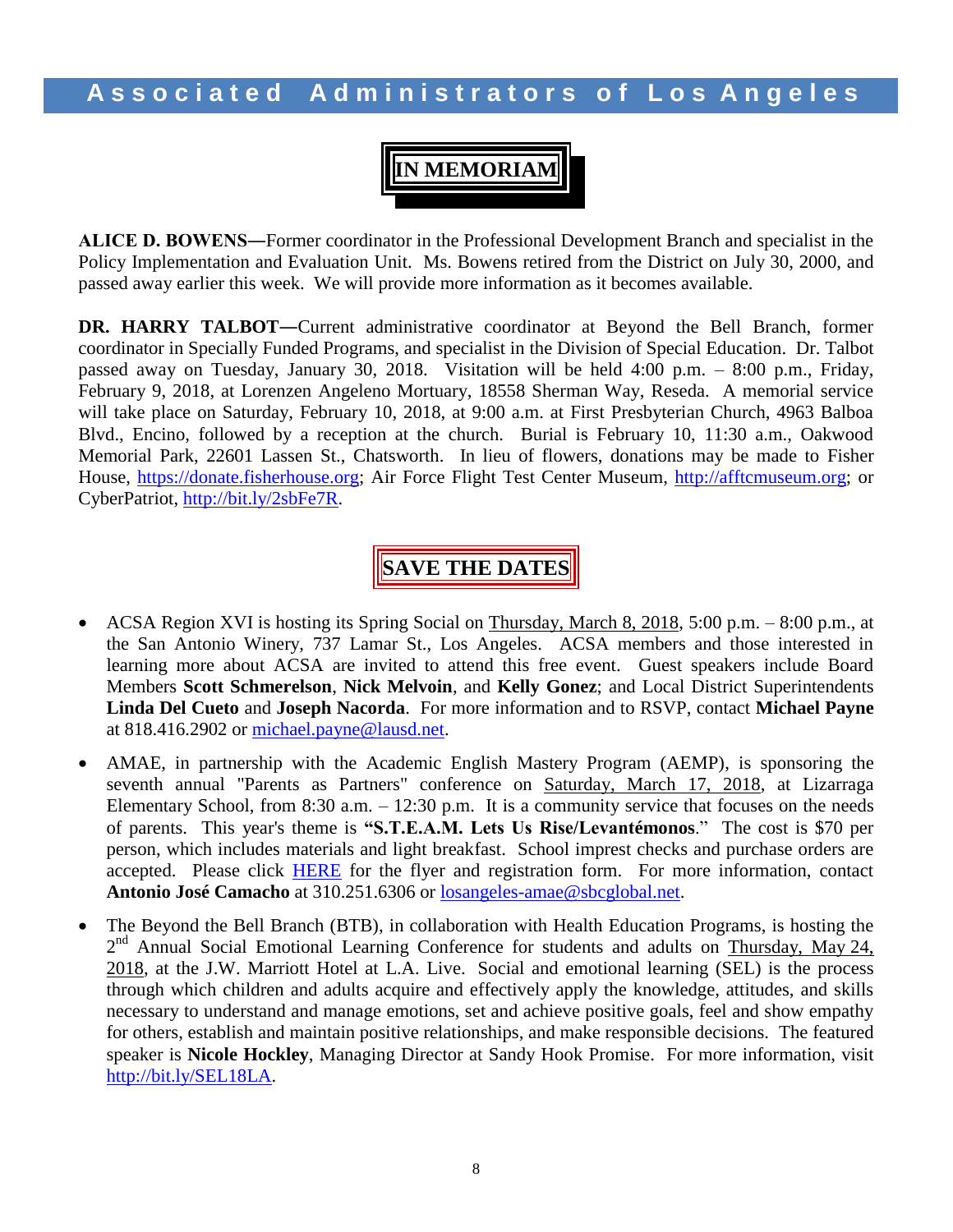## **CALENDAR**

| <b>EVENT</b>                                            | <b>DATE</b>                                 | <b>CONTACT</b>                                             |  |
|---------------------------------------------------------|---------------------------------------------|------------------------------------------------------------|--|
| FEBRUARY IS AMERICAN HEART, BLACK HISTORY, AND          |                                             |                                                            |  |
|                                                         | <b>CHILDREN'S DENTAL HISTORY MONTH</b>      |                                                            |  |
| <b>Elementary Principals' Meeting at</b>                | February 9, 2018                            | <b>Edgardo Enrique Soberanes,</b>                          |  |
| <b>Pickwick Gardens (Required)</b>                      | 7:30 a.m. - 12:00 p.m.                      | 323.582.6387 or esoberan@lausd.net                         |  |
| <b>OMA Quarterly Breakfast Meeting at</b>               | February 9, 2018                            | Dr. Marguerite Williams,                                   |  |
| Beaudry Bldg., 19-123                                   | 7:30 a.m. $-9:30$ a.m.                      | marguerite.williams@lausd.net                              |  |
| <b>Dynamic Mindfulness PD</b> at Sunrise                | February 10, 2018                           | Dr. Marco A. Nava, 213.241.3444                            |  |
| ES, MPR                                                 | $8:30$ a.m. $-4:30$ p.m.                    | or mnava@lausd.net                                         |  |
| <b>Academic Decathlon Awards</b>                        | February 11, 2018                           | academic.decathlon@lausd.net                               |  |
| <b>Ceremony</b> at Belmont HS                           | $1:00$ p.m. $-4:00$ p.m.                    |                                                            |  |
| <b>TAKE YOUR FAMILY TO</b>                              | February 12 - 16, 2018                      |                                                            |  |
| <b>SCHOOL WEEK</b>                                      |                                             |                                                            |  |
| <b>LOOC Autonomy Workshop at</b><br><b>UTLA Offices</b> | February 12, 2018<br>4:30 p.m. $-7:00$ p.m. | Maria Elena Rico-Aguilera,<br>mariaelena.rico@lausd.net or |  |
|                                                         |                                             | 213.241.3077                                               |  |
| <b>VALENTINE'S DAY</b>                                  | February 14, 2018                           |                                                            |  |
|                                                         |                                             |                                                            |  |
|                                                         |                                             |                                                            |  |
| <b>Online Voting for AALA Officers</b>                  | February $14 - 23$ , 2018                   | 213.484.2226                                               |  |
| <b>CalSTRS Preretirement Workshop at</b>                | February 15, 2018                           | <b>Maria Voigt</b> , 213.241.6365 or click                 |  |
| Burbank MS, Room A-106                                  | $4:00$ p.m.                                 | <b>HERE</b> to register                                    |  |
| <b>PRESIDENTS' DAY</b>                                  | February 19, 2018                           |                                                            |  |
| <b>AAPA Spring Social at Golden Dragon</b>              | February 21, 2018                           | Helen Choi, 310.354.3462 or                                |  |
| Restaurant                                              | 5:00 p.m. - 7:00 p.m.                       | hhc7910@lausd.net                                          |  |
| <b>Elementary Assistant Principals'</b>                 | February 22, 2018                           | <b>Sylvester Harris,</b>                                   |  |
| <b>Meeting at Pickwick Gardens</b>                      | 7:30 a.m. $-12:00$ p.m.                     | sylvester.harris@lausd.net                                 |  |
| (Required)                                              |                                             |                                                            |  |
| <b>Middle School Assistant Principals'</b>              | February 22, 2018                           | Martin Segura, 818.487.7600 or                             |  |
| <b>Meeting at Pickwick Gardens</b><br>(Required)        | 12:30 p.m. $-4:30$ p.m.                     | martin.segura@lausd.net                                    |  |
| <b>Senior High School Assistant</b>                     | February 22, 2018                           | Juanita White-Holloman,                                    |  |
| <b>Principals' Meeting at Pickwick</b>                  | 12:30 p.m. $-4:30$ p.m.                     | 323.227.4400 or jdw9998@lausd.net                          |  |
| Gardens (Required)                                      |                                             |                                                            |  |
| Deadline for AALA Scholarship and                       | February 23, 2018                           | Gema Pivaral, 213.484.2226 or                              |  |
| <b>Community Awards Applications</b>                    |                                             | gpivaral@aala.us                                           |  |
| <b>Deadline for Chicano Youth</b>                       | February 23, 2018                           | <b>Myrna Brutti, 310.354.3417</b>                          |  |
| <b>Leadership Conference Applications</b>               |                                             |                                                            |  |
| <b>African American Family Day at</b>                   | February 24, 2018                           | <b>Dr. Robert Whitman, 213.241.1750</b>                    |  |
| Gardena HS                                              | $8:30$ a.m. $-2:00$ p.m.                    | or rdw5302@lausd.net or click                              |  |
|                                                         |                                             | <b>HERE</b> for flyer                                      |  |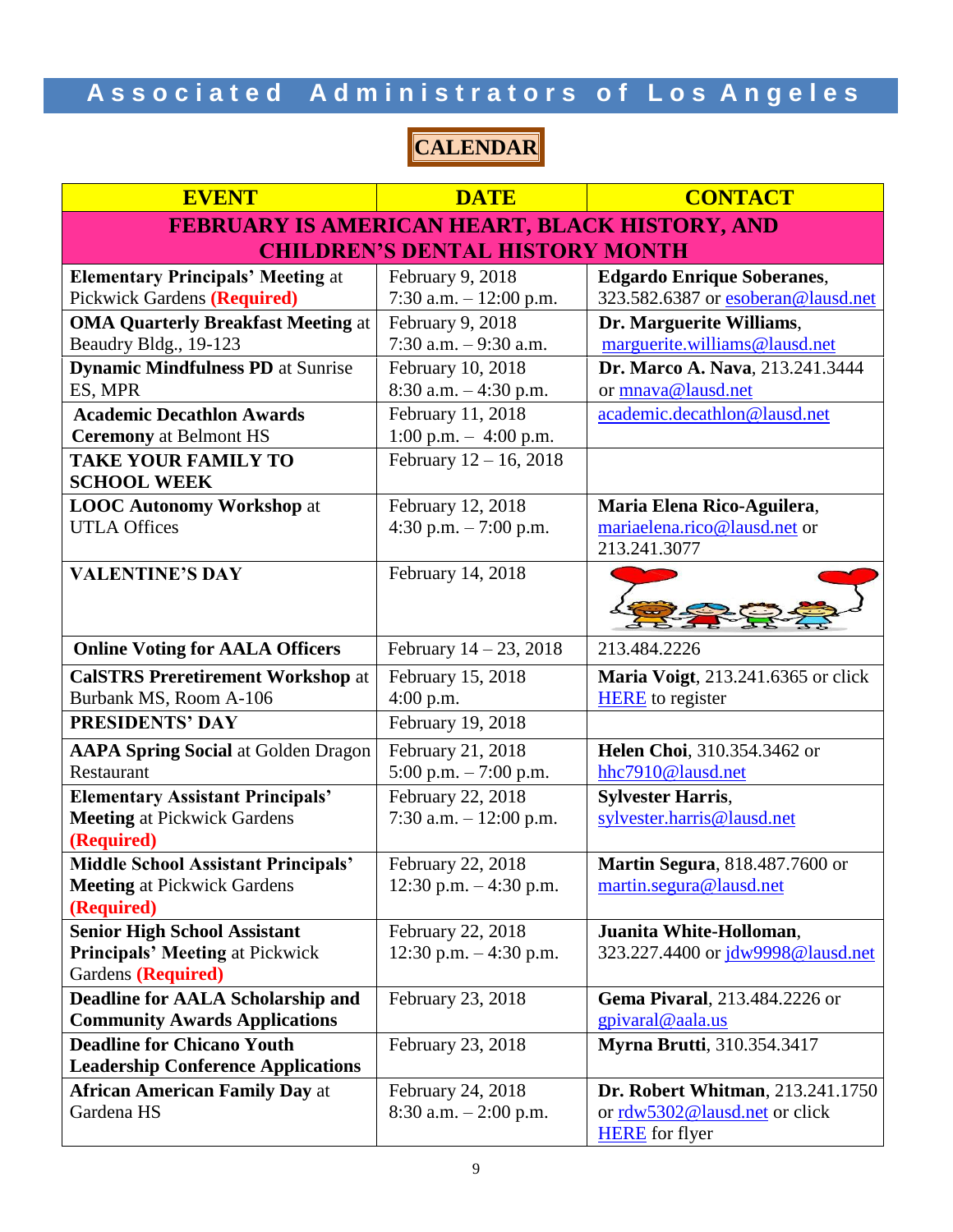| <b>EVENT</b>                                                          | <b>DATE</b>                                           | <b>CONTACT</b>                         |  |  |
|-----------------------------------------------------------------------|-------------------------------------------------------|----------------------------------------|--|--|
| <b>COBA Meeting at Crenshaw HS,</b>                                   | February 28, 2018                                     | Josephine Ruffin, 323.496.7533 or      |  |  |
| Library                                                               | 5:30 p.m. $-7:30$ p.m.                                | josephineruffin@sbcglobal.net          |  |  |
| <b>MARCH IS NATIONAL AMERICAN RED CROSS, ARTS EDUCATION,</b>          |                                                       |                                        |  |  |
|                                                                       | MIDDLE LEVEL EDUCATION, MULTIPLE SCLEROSIS AWARENESS, |                                        |  |  |
| MUSIC IN SCHOOL, NUTRITION, SCHOOL SOCIAL WORKER,                     |                                                       |                                        |  |  |
|                                                                       | <b>AND WOMEN'S HISTORY MONTH</b>                      |                                        |  |  |
| <b>CalSTRS Preretirement Workshop at</b>                              | March 1, 2018                                         | Maria Voigt, 213.241.6365 or click     |  |  |
| Bell HS, Room TBD                                                     | $4:00$ p.m.                                           | <b>HERE</b> to register                |  |  |
| <b>LOOC Autonomy Workshop at</b>                                      | March 1, 2018                                         | Maria Elena Rico-Aguilera,             |  |  |
| <b>UTLA</b>                                                           | 4:30 p.m. $-7:00$ p.m.                                | mariaelena.rico@lausd.net or           |  |  |
|                                                                       |                                                       | 213.241.3077                           |  |  |
| <b>READ ACROSS AMERICA DAY</b>                                        | March 2, 2018                                         |                                        |  |  |
| <b>Applications Due for Summer</b><br><b>Administrative Positions</b> | March 2, 2018                                         | 213.241.7900                           |  |  |
| <b>BLACK AMERICAN DAY</b>                                             | March 5, 2018                                         |                                        |  |  |
| <b>AALA Executive Board Meeting</b>                                   | March 5, 2018                                         | <b>Javier Melendez</b> , 213.484.2226  |  |  |
|                                                                       | 4:30 p.m.                                             |                                        |  |  |
| <b>LOOC Autonomy Workshop at UTLA</b>                                 | March 5, 2018                                         | Maria Elena Rico-Aguilera,             |  |  |
|                                                                       | 4:30 p.m. $-7:00$ p.m.                                | mariaelena.rico@lausd.net or           |  |  |
|                                                                       |                                                       | 213.241.3077                           |  |  |
| NATIONAL SCHOOL BREAKFAST<br><b>WEEK</b>                              | March $6 - 10$ , 2018                                 |                                        |  |  |
| <b>Senior High School Principals'</b>                                 | March 7, 2018                                         | <b>Edward Trimis</b> , 323.357.7531 or |  |  |
| <b>Meeting at TBD</b>                                                 | 7:30 a.m. $- 12:00$ p.m.                              | etrimis@lausd.net                      |  |  |
|                                                                       |                                                       |                                        |  |  |
| <b>Middle School Principals' Meeting at</b>                           | March 7, 2018                                         | Dr. Sandra Cruz, 818.832.3870 or       |  |  |
| <b>TBD</b>                                                            | 7:30 a.m. $-12:00$ p.m.                               | scruz@lausd.net                        |  |  |
| <b>Pilot School Principals' Meeting at</b>                            | March 7, 2018                                         | Cynthia Gonzalez, 323.846.2118 or      |  |  |
| TBD                                                                   | 7:30 a.m. – 12:00 p.m.                                | cxg0844@lausd.net                      |  |  |
| <b>Special Education Principals' Meeting</b>                          | March 7, 2018                                         | Melissa Winters, 213.749.8310 or       |  |  |
| at Beaudry, 17-117                                                    | $8:00$ a.m. $-4:30$ p.m.                              | mrw4766@lausd.net                      |  |  |
| <b>CalSTRS Preretirement Workshop at</b>                              | March 8, 2018                                         | Maria Voigt, 213.241.6365 or click     |  |  |
| Sheridan Street ES Auditorium                                         | $4:00$ p.m.                                           | <b>HERE</b> to register                |  |  |
| <b>LOOC Autonomy Workshop at UTLA</b>                                 | March 8, 2018                                         | Maria Elena Rico-Aguilera,             |  |  |
|                                                                       | 4:30 p.m. $-7:00$ p.m.                                | mariaelena.rico@lausd.net or           |  |  |
|                                                                       |                                                       | 213.241.3077                           |  |  |
| <b>AAPA Budget PD</b> at Castelar ES                                  | March 8, 2018                                         | Cathy Tomyoy, 213.241.6990 or          |  |  |
|                                                                       | $5:00$ p.m. $-7:00$ p.m.                              | cathy.tomyoy@lausd.net                 |  |  |
| <b>ACSA Region XVI Social at San</b>                                  | March 8, 2018                                         | Michael Payne, 818.416.2902 or         |  |  |
| <b>Antonio Winery</b>                                                 | $5:00$ p.m. $-8:00$ p.m.                              | michael.payne@lausd.net                |  |  |
| <b>Adult School Principals' Meeting at</b>                            | March 9, 2018                                         | Dr. Clifton de Córdoba,                |  |  |
| East L.A. Skills Center (Required)                                    | $8:00$ a.m. $-3:00$ p.m.                              | 310.664.5820 or cdecordo@lausd.net     |  |  |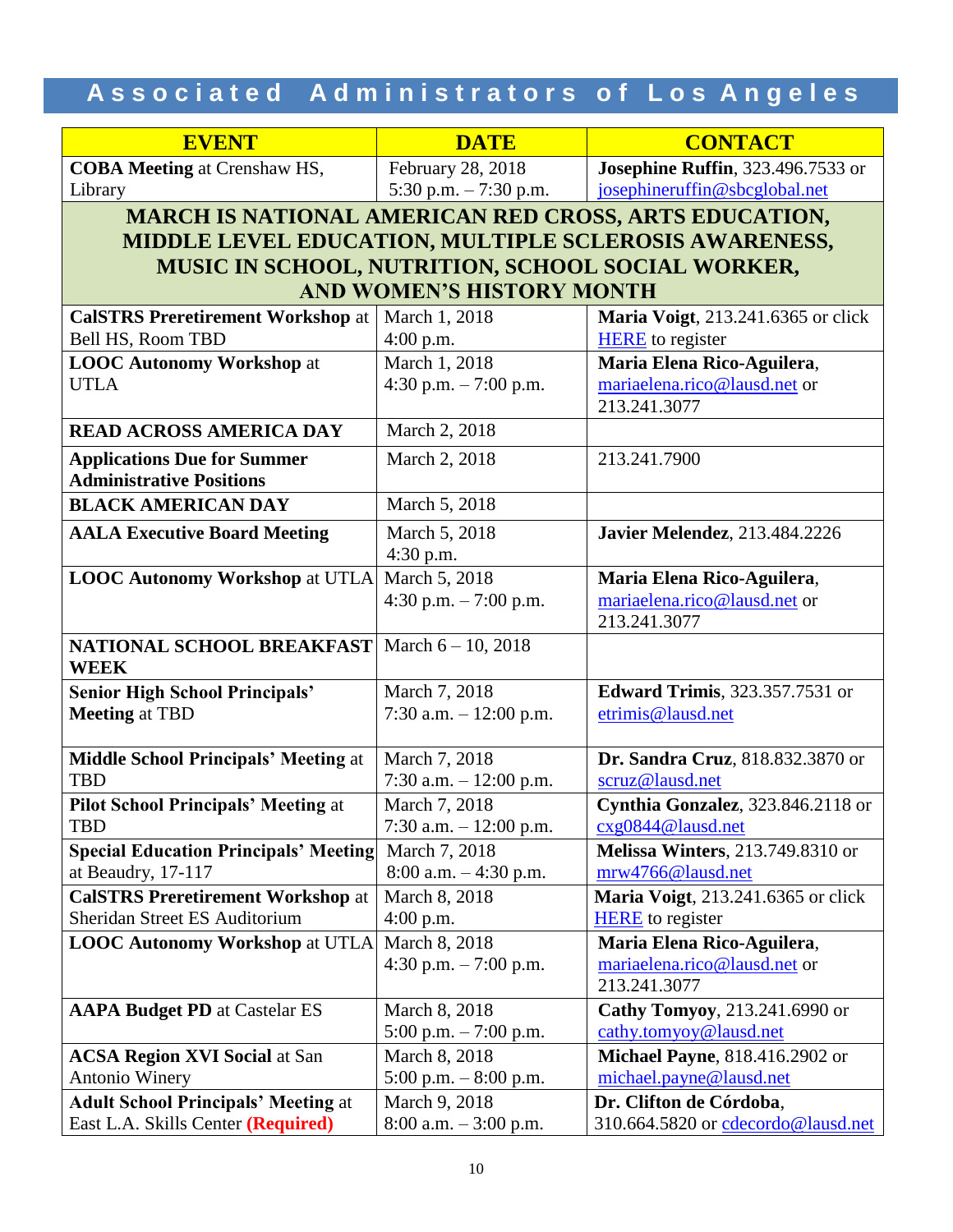

**MICHAEL D. EISNER COLLEGE OF EDUCATION** 

### **Advancement Opportunities:**

### **Want to Become a K-12 Administrator?**

**The Department of Educational Leadership & Policy Studies, California State University, Northridge is pleased to announce the next cohorts of its program for the attainment of the Preliminary Administrative Services Credential (Tier I) and Masters' Degree in Educational Administration starting FALL 2018. Classes begin the week of August 27, 2018.**

### **Please Join Us at One of Our Upcoming Informational Meetings:**

### **SAN FERNANDO VALLEY**

- *El Camino Real Charter High School*, 5440 Valley Circle Blvd., Woodland Hills Info Meeting: Thursday, February 15, 2018, 4:00 p.m. Meeting Room: Principal Conference Room
- *LAUSD LD Northwest Administrative Office,* 6621 Balboa Blvd., Lake Balboa Info Meeting: Thursday, February 22, 2018, 4:00 p.m. Meeting Room: Conference Room K (adjacent to front parking lot)
- *California State University, Northridge (CSUN)***,** 18111 Nordhoff St., Northridge Info Meeting: Monday, March 5, 2018, 4:30 p.m. Meeting Room: ED 1216 in the Michael D. Eisner College of Education Building

### **WEST LOS ANGELES**

- *John Burroughs Middle School,* 600 S. McCadden Pl., Los Angeles Info Meeting: Wednesday, February 21, 2018, 4:00 p.m. Meeting Room: 126 (turn into school driveway off  $\vec{6}^{\text{th}}$  St., parking adjacent to meeting room)
- *Orville Wright Middle School STEAM Magnet,* 6550 W. 80<sup>th</sup> St., Los Angeles Info Meeting: Wednesday, February 28, 2018, 4:00 p.m. Meeting Room: Library

### **EAST LOS ANGELES**

• LAUSD LD East Administrative Office, 2151 N. Soto St., Los Angeles Info Meeting: Thursday, February 15, 2018, 4:30 p.m. Meeting Room: Professional Learning Center First Floor

### **SANTA CLARITA**

 *William S. Hart High School District,* 21380 Centre Pointe Parkway, Santa Clarita Info Meetings: Thursday, February 15, 2018, 4:30 p.m., in the Board Room & Thursday, March 1, 2018, 4:30 p.m. in Annex 101

### **GLENDALE**

 *Glendale Unified School District Office,* 223 N. Jackson St., Glendale, CA 90405 Info Meeting: TBA Meeting Room: The Board Room

### **Public, Private, and Charter School Educators are All Welcome!**

**Please visit our website at [http://www.csun.edu/education/elps.](http://www.csun.edu/education/elps) For additional information, please email [jody.dunlap@csun.edu](mailto:jody.dunlap@csun.edu) or [ricardo.sosapavon@csun.edu](mailto:ricardo.sosapavon@csun.edu) or call the ELPS Office at CSUN 818.677.2591.**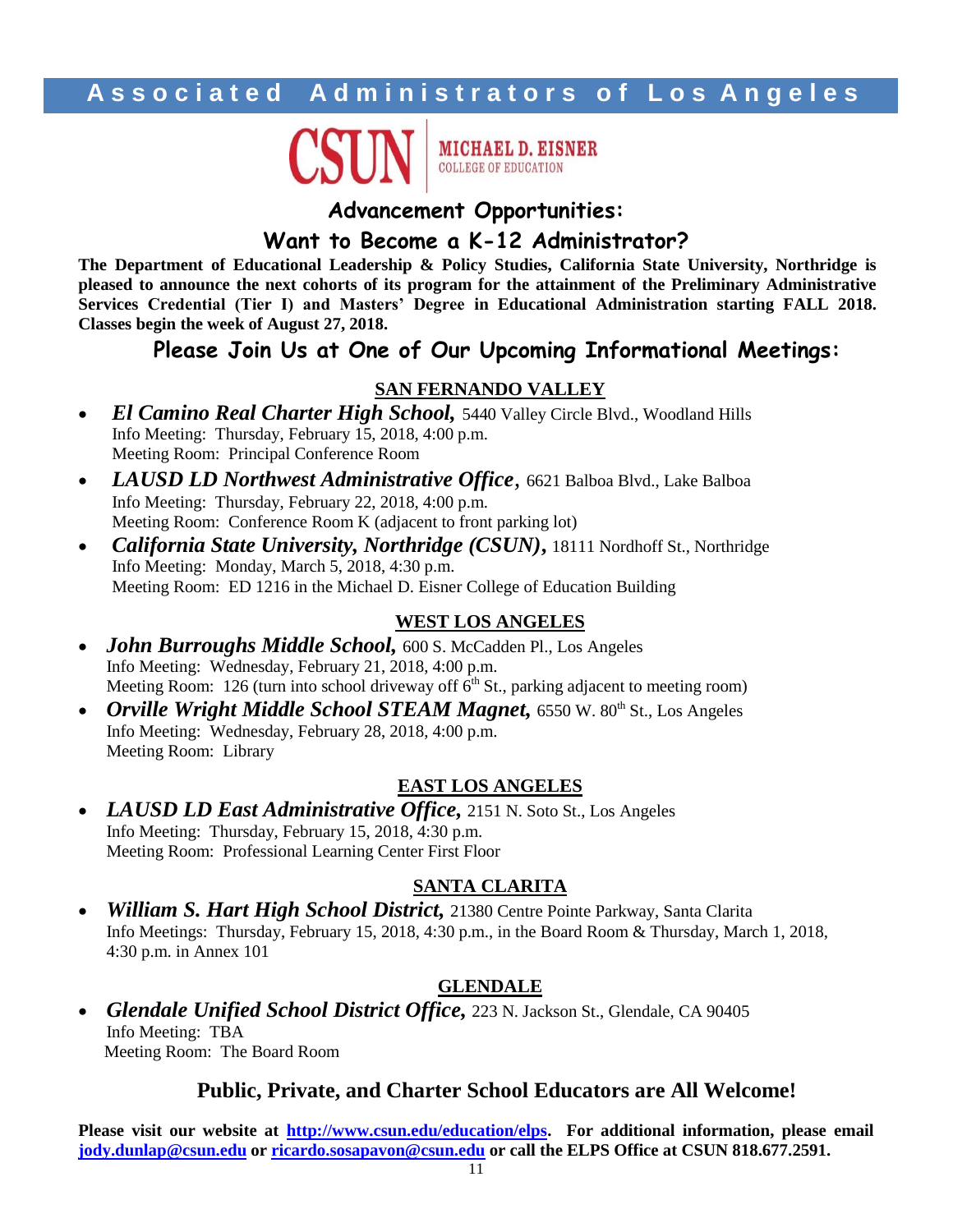### **A s s o c i a t e d A d m i n i s t r a t o r s o f L o s A n g e l e s**

### **POSITIONS AVAILABLE**

*Note to Applicants: Please be advised that you are responsible for making sure all the District requirements have been met. Do not contact AALA for information regarding positions; for detailed requirements for positions and employment updates use the contact phone number provided in the announcement or visit the District website at* [http://www.lausdjobs.org](http://www.lausdjobs.org/) *(classified) or* <http://achieve.lausd.net/Page/1125> *(certificated). Employees who change basis during the school year may not earn a full year of service credit and annualized employees who change their basis during the year may sustain an annualized settlement.*

### **CERTIFICATED**

### *ASSISTANT PRINCIPAL, SECONDARY*

**John Marshall High School, Local District Central, MST 41G, B Basis.** For more information, contact **Erick Mata**, Director, at 213.241.0118. Application deadline is 5:00 p.m., Wednesday, February 21, 2018.

### *ASSISTANT PRINCIPAL, SECONDARY*

**Hollywood High School, Local District West, MST 40G, B Basis.** For more information, contact **Dr. J. Michelle Woods**, Director, at 310.914.2107 or [jrainey@lausd.net.](mailto:jrainey@lausd.net) Application deadline is 5:00 p.m., Friday, February 23, 2018.

### **CLASSIFIED**

### *FLEET MAINTENANCE MANAGER*

**Transportation Services Division, \$93,000 - \$115,800, 12-month position.** For more information, please click [HERE.](https://btserec.lausd.net/sap/bc/webdynpro/sap/zerwd_a_refcode_srch_int?sap-client=910) Application period is open until the position is filled.

### *PROGRAM EVALUATION AND RESEARCH COORDINATOR*

**Office of Data and Accountability, \$84,800 - \$105,400, 12-month position.** For more information, please click [HERE.](https://btserec.lausd.net/sap/bc/webdynpro/sap/zerwd_a_refcode_srch_int?sap-client=910) Application deadline is Monday, February 19, 2018.

### **PREVIOUSLY ANNOUNCED POSITIONS**

| <b>CERTIFICATED POSITIONS</b> | <b>LOCATION</b>       | <b>CONTACT</b>              | <b>DEADLINE</b>   |
|-------------------------------|-----------------------|-----------------------------|-------------------|
| PRINCIPAL, ELEMENTARY         | Brentwood             | Autri K. Streeck, Director, | <b>EXTENDED</b>   |
| MST 43G, E Basis              | <b>Science Magnet</b> | 310.914.2100                | $5:00$ p.m.       |
|                               | ES, Local             |                             | Friday            |
|                               | District West         |                             | February 9, 2018  |
| ASSISTANT PRINCIPAL,          | Linda Marquez         | Christina Rico, Director,   | $5:00$ p.m.       |
| <b>SECONDARY</b>              | HS, Local             | 323.224.3100                | Friday            |
| MST 40G, B Basis              | <b>District East</b>  |                             | February 9, 2018  |
| COORDINATOR, SECONDARY        | MMED,                 | Lydia Acosta Stephens,      | $5:00$ p.m.       |
| <b>ENGLISH LEARNER</b>        | Division of           | Administrator,              | Monday            |
| <b>INSTRUCTION</b>            | Instruction           | lstephen@lausd.net          | February 12, 2018 |
| MST 41G, E Basis              |                       |                             |                   |